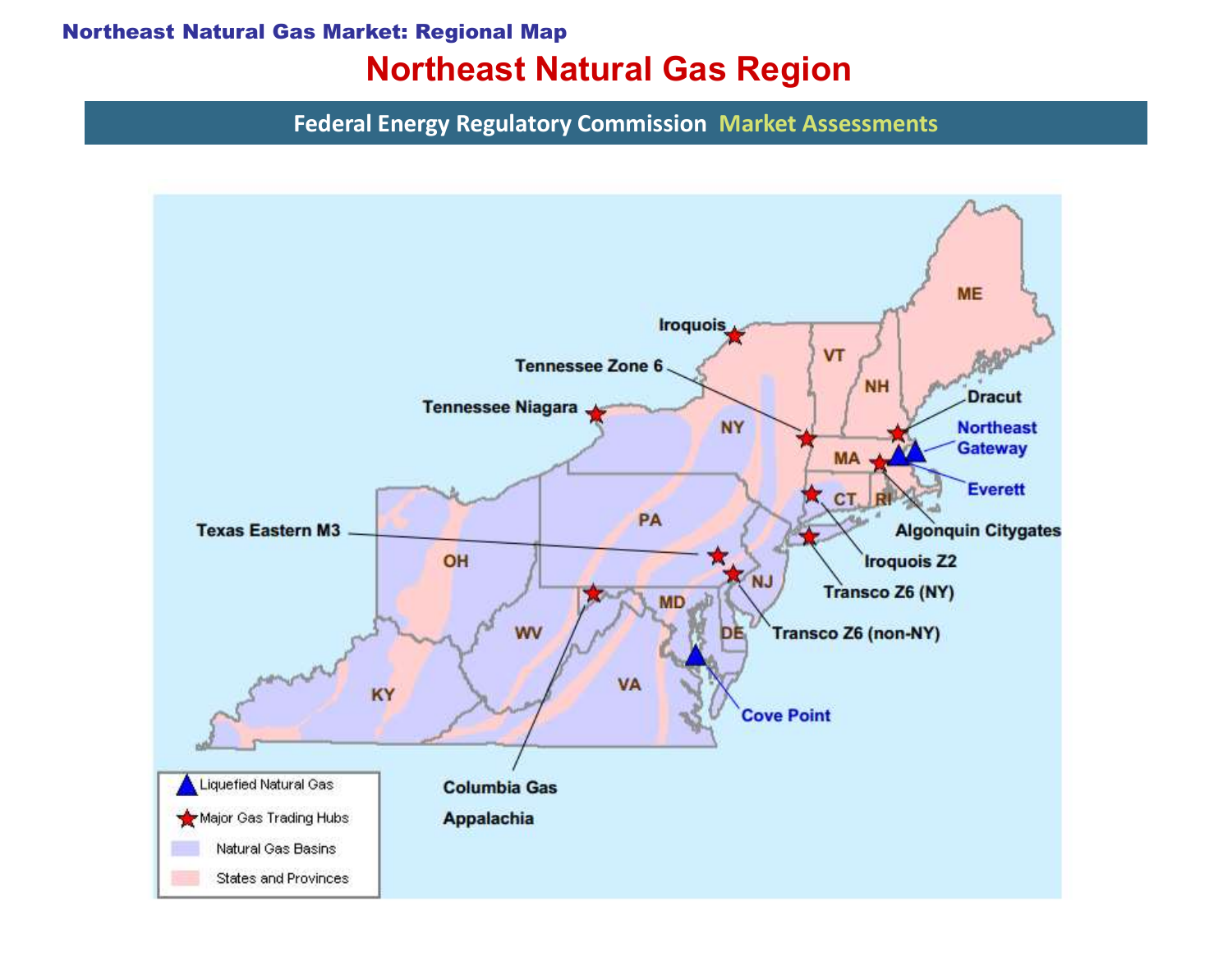# Northeast Day-Ahead Natural Gas Prices Northeast Natural Gas Market: Annual Hub Prices

|                                     | <b>Federal Energy Regulatory Commission Market Assessments</b> | <b>Averaged Annually/Seasonally</b> |                |                |                  |
|-------------------------------------|----------------------------------------------------------------|-------------------------------------|----------------|----------------|------------------|
|                                     | <b>Average Day</b>                                             |                                     | <b>Transco</b> | <b>Transco</b> |                  |
|                                     | <b>Ahead Prices</b>                                            | Algonquin                           | Zone 6         | Zone 6         |                  |
|                                     | (S/MM)                                                         | <b>Citygates</b>                    | <b>NY</b>      | <b>Non-NY</b>  | <b>Henry Hub</b> |
| $\sigma$<br>201                     | Annual                                                         | 3.30                                | 2.61           | 2.43           | 2.51             |
|                                     | <b>Summer</b>                                                  | 2.17                                | 2.01           | 2.01           | 2.39             |
|                                     | Winter 2019/2020                                               | 3.19                                | 2.16           | 2.12           | 2.07             |
| 2020                                | Annual                                                         | 2.09                                | 1.65           | 1.68           | 1.99             |
|                                     | <b>Summer</b>                                                  | 1.64                                | 1.41           | 1.45           | 1.88             |
|                                     | <b>Winter 2020/2021</b>                                        | 4.71                                | 2.96           | 2.91           | 3.08             |
| $\blacktriangleright$<br>202        | Annual                                                         | 4.75                                | 3.49           | 3.53           | 3.84             |
|                                     | <b>Summer</b>                                                  | 3.48                                | 3.29           | 3.43           | 3.87             |
|                                     | <b>Winter 2021/2022</b>                                        | 11.29                               | 6.04           | 5.59           | 4.50             |
| <b>NTD</b><br>22<br>$\overline{20}$ | Annual                                                         | 13.67                               | 7.31           | 6.57           | 4.61             |
|                                     | <b>Summer</b>                                                  |                                     |                |                |                  |
|                                     | <b>Winter 2022/2023</b>                                        |                                     |                |                |                  |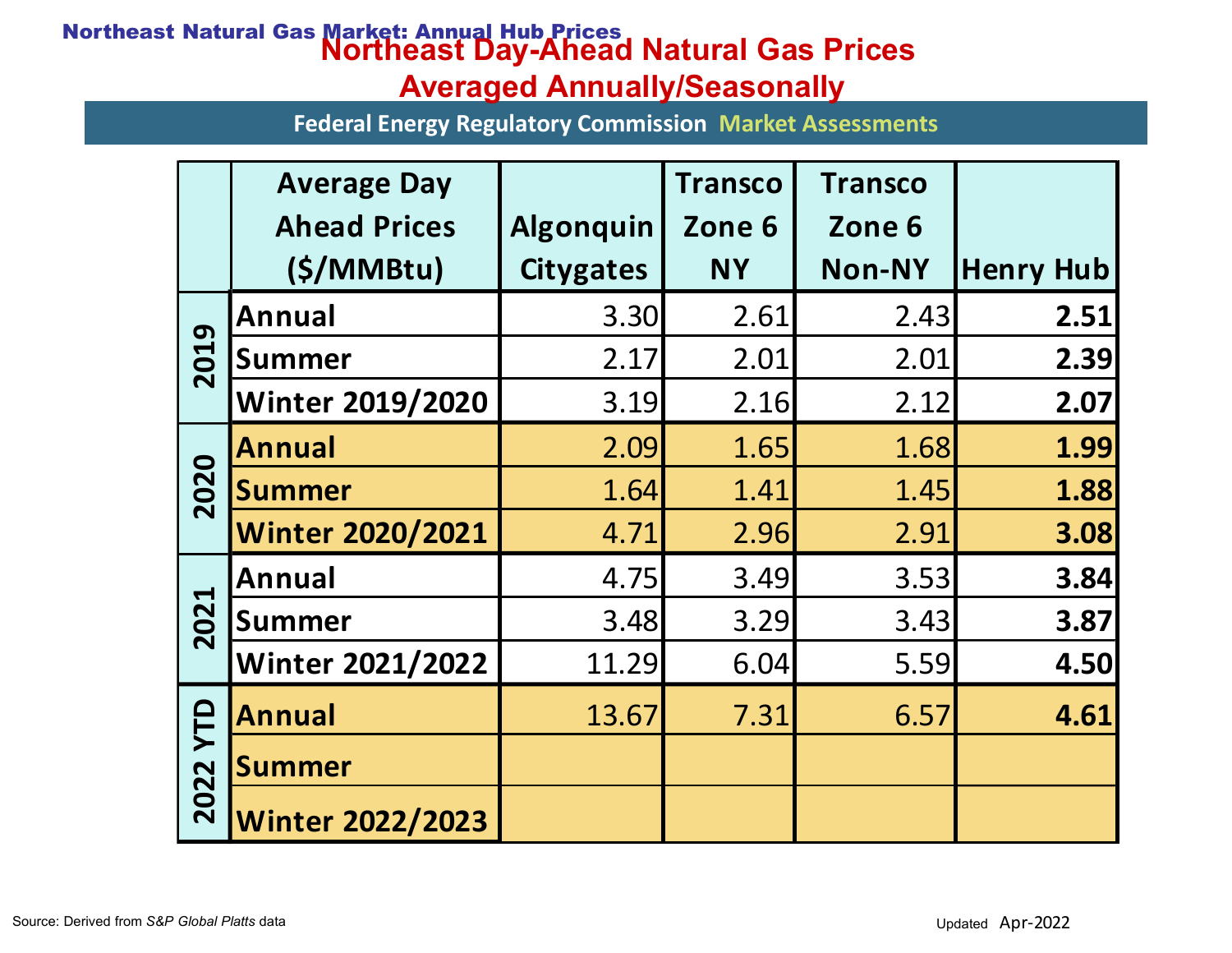# Northeast Day-Ahead Prices

Federal Energy Regulatory Commission Market Assessments



Source: Derived from S&P Global Platts data

Note: The inset graphic now shows spot prices for the full y-axis range not the 30-day moving average.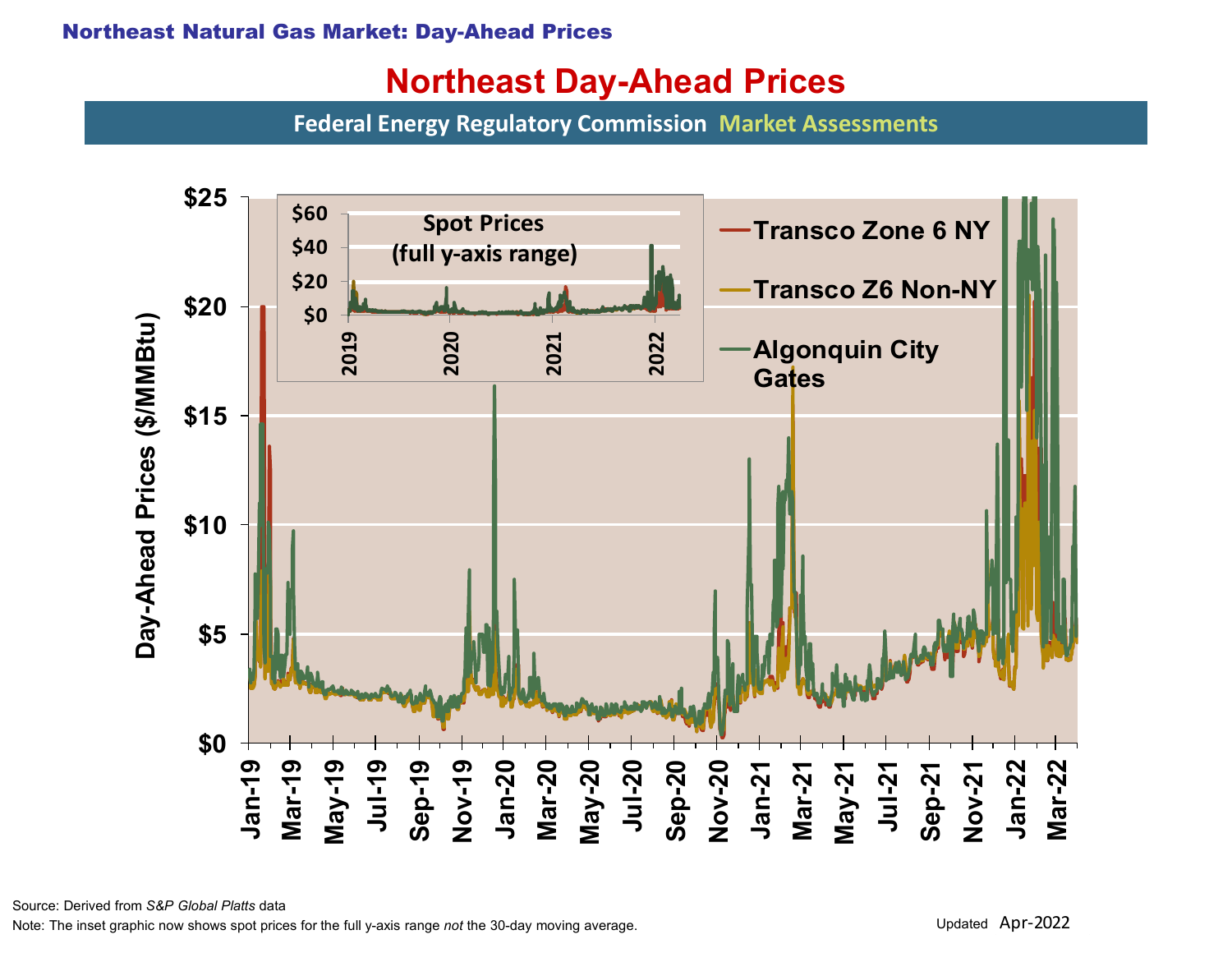## Northeast Natural Gas Market: Daily Basis to Henry Hub Northeast Day-Ahead Basis



Source: Derived from S&P Global Platts data

Note: The inset graphic now shows spot basis for the full y-axis range not the 30-day moving average.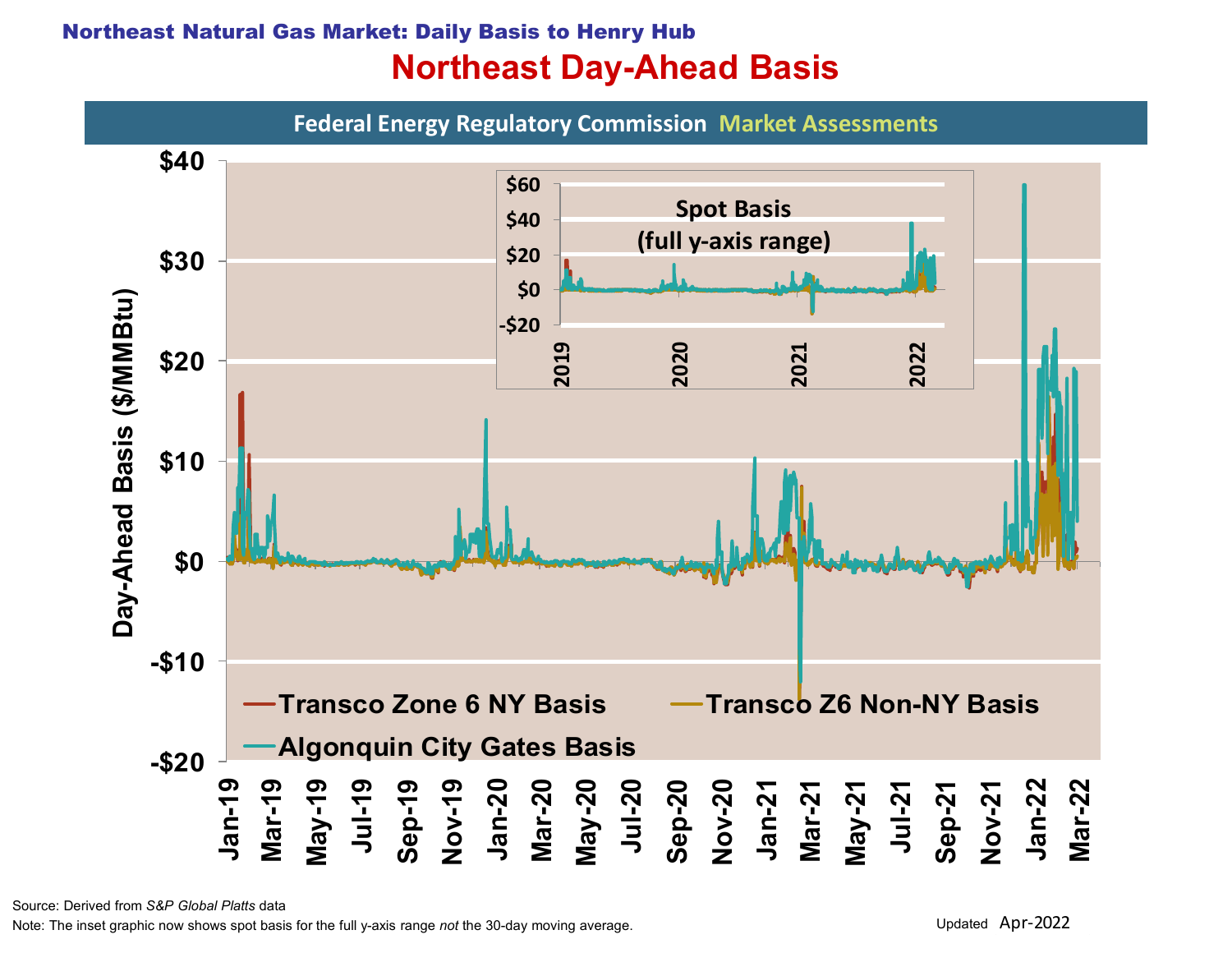#### Northeast Natural Gas Market: Average Basis to Henry Hub

# Northeast Day-Ahead Basis To Henry Hub Averaged Monthly

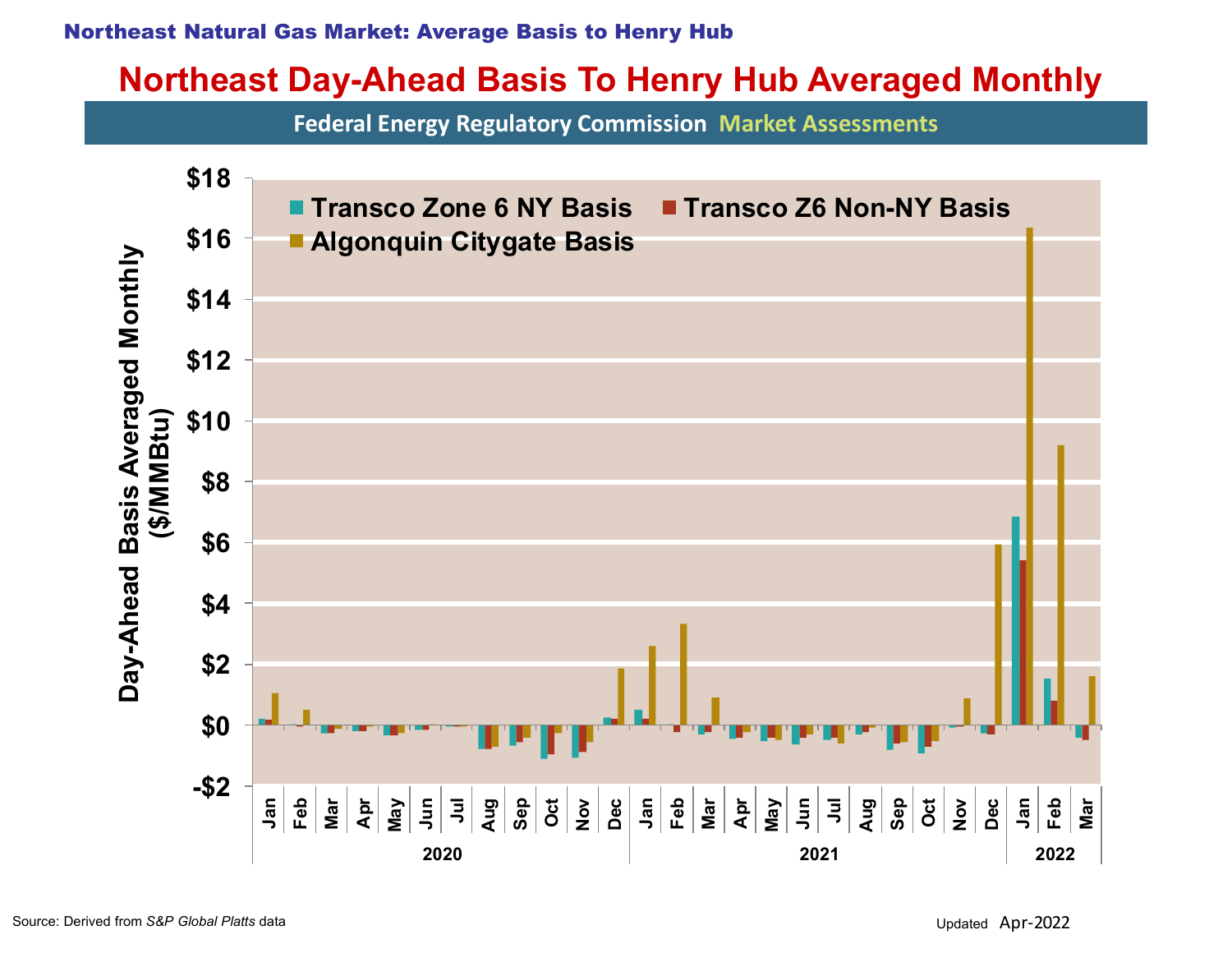### Northeast Natural Gas Market: Daily Demand Daily Northeast Natural Gas Demand All Sectors

Federal Energy Regulatory Commission Market Assessments



Updated Apr-2022